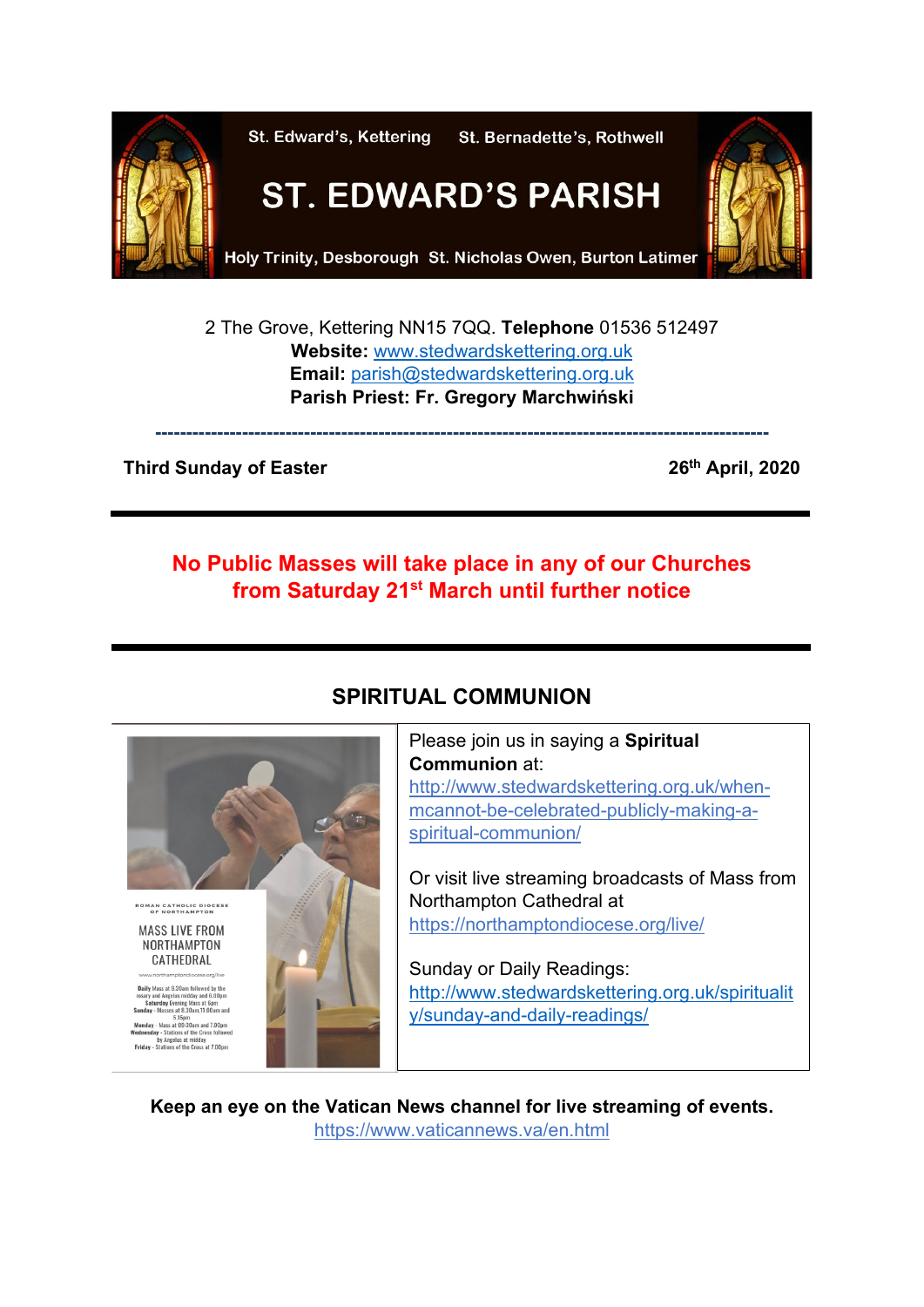#### **THIS WEEK'S MASS INTENTIONS**

**Saturday** – Chris Lally 3 Anniversary **Sunday** - Richard Nolan RIP, Bel Stephens RIP **Monday** - Matt Whitehouse int, Loraine Thornley RIP **Tuesday** - Marion Forsdyke RIP, Mary O'Haren anniv. **Wednesday** - Bishop Leo McCartie RIP **Thursday** - Marion Forsdyke RIP **Friday** - for the Parish **Saturday** – Tommy McCarney **Sunday** - May Jeffenes RIP, Jean Ayrton RIP

To request a Mass Intention please send an email to: [parish@stedwardskettering.org.uk](mailto:parish@stedwardskettering.org.uk)

#### **THANK YOU TO LEIGHANNE**

After several months of her ministry in the parish office, Leighanne has finished her work as a secretary in Saint Edward's parish. It was a difficult decision and a big dilemma for her, but many practical reasons influenced this decision.

As a parish priest, I am very grateful to Leighanne for good and fruitful cooperation and for her professional support, and I am sure that many of our parishioners will miss her very much.

Leighanne, you are always very welcome in our parish.

*Fr Gregory*

#### **SICK CALLS AT THIS DIFFICULT TIME – A MESSAGE FROM FR. GREGORY**

In accordance with official advice and to minimise the chance of me passing on infection I cannot undertake to visit the sick or housebound except in case of serious need. However please do not hesitate to call on me to visit those in in imminent danger of death. Please telephone **01536 512497** with any such requests. I will of course be happy to pray for anybody who is sick but not close to death, if requested.

#### **PLEASE PRAY FOR THOSE WHO HAVE RECENTLY DIED**

Please pray for those who have passed away, especially for especially for Bishop **Leo McCartie**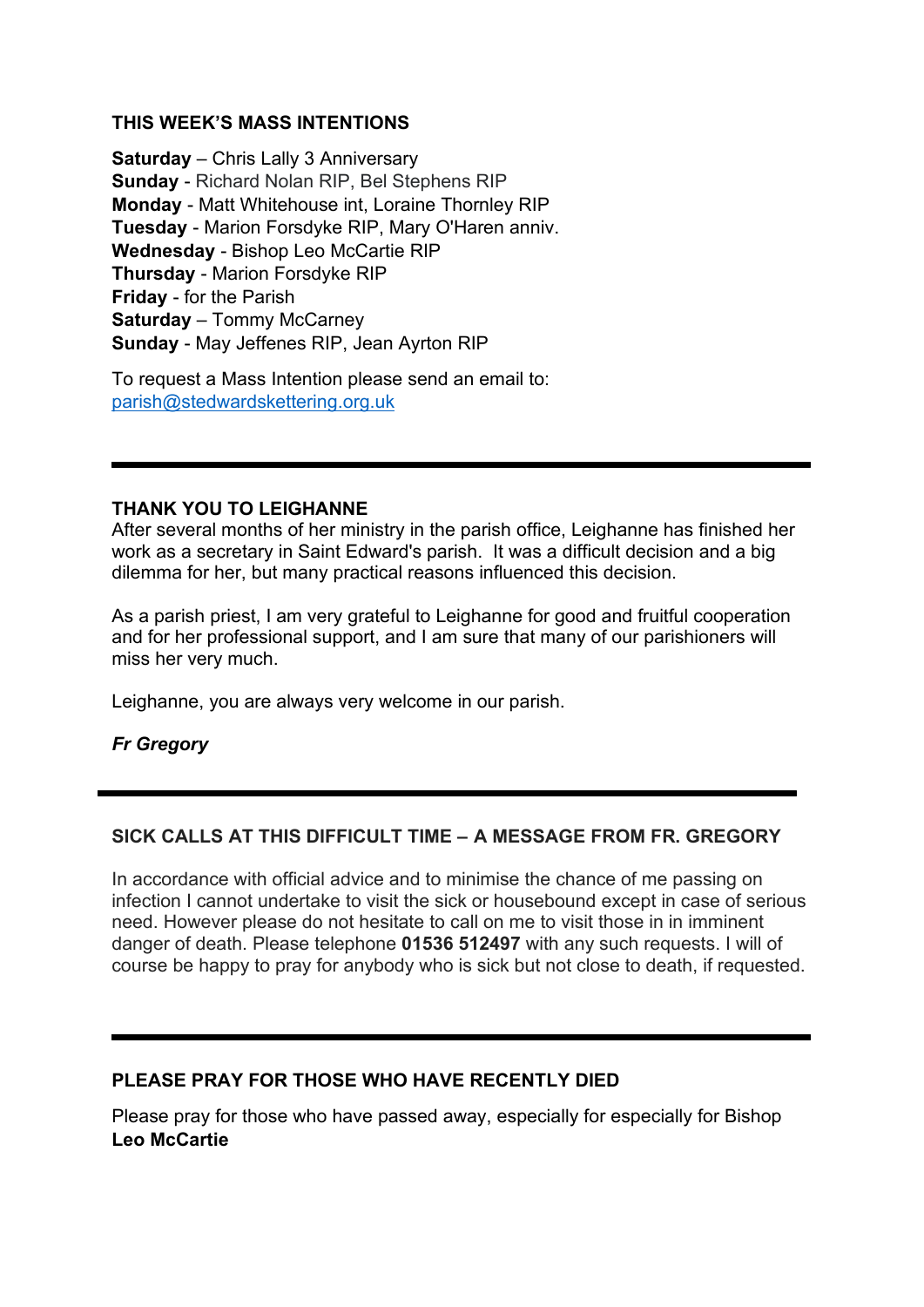Please also pray for:

**Bernard Cox**. His funeral service will take place on Wednesday, April 29 at 1.30pm at the crematorium.

**Patricia Timson**, her funeral service will take place on Tuesday, 5th May at 9.30 am at the crematorium.

**Mary Nikitoruk**, more information about her funeral will be given next week.

*Eternal rest grant unto them O Lord and let perpetual light shine upon them. May they rest in peace. Amen.*



## **BISHOP LEO MCCARTIE RIP**

I am very sad to inform you about the death of Bishop Leo McCartie who served as Bishop of Northampton from 20 February 1990 to 29 March 2001.

Bishop Leo, Bishop Emeritus of Northampton, passed away on Thursday 23<sup>rd</sup> April at St. Joseph's House in Birmingham, aged 94. In these challenging times, his funeral will undoubtedly be a small affair.

Bishop Leo was born in Hartlepool on the 5th September 1925 and having been a priest of the Archdiocese of Birmingham, Fr Leo was appointed Auxiliary Bishop of Birmingham in 1977. In February 1990 he was appointed the tenth Bishop of Northampton. He retired in 2001 having reached the retirement age of 75 after 43 years as an active Bishop. Last July Bishop Leo celebrated 70 years of priesthood with Mass attended by the then current Bishop of Northampton, Bishop Peter Doyle (now Emeritus) and Archbishop Kevin McDonald.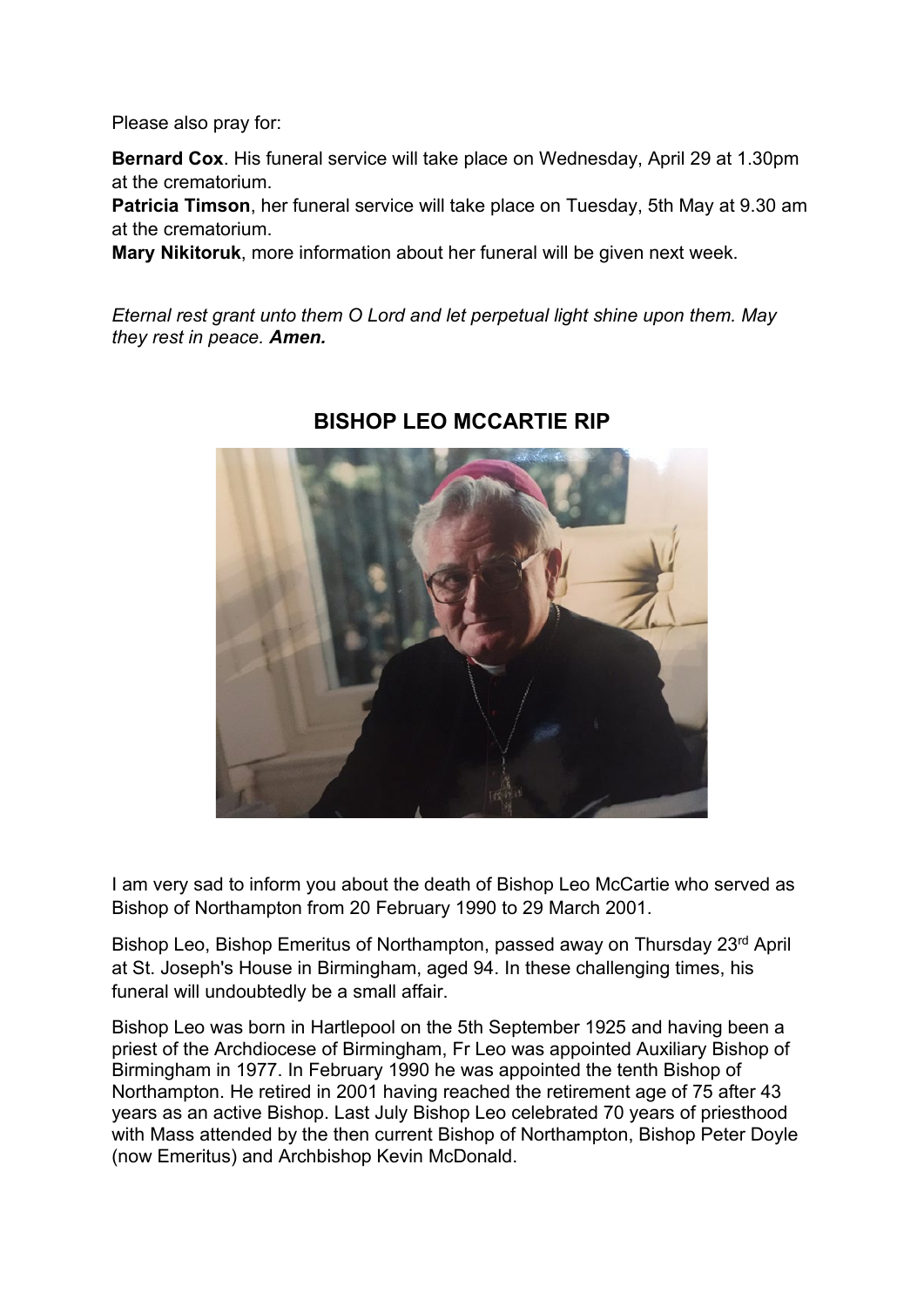He was the oldest living Bishop in England and Wales. He is remembered as a pastoral man of God who relentlessly shared the Gospel through word and action.

On **Wednesday, April 29 at 9.30am** I will celebrate a private mass for Bishop Leo in our parish house. May his soul and the souls of all the faithful departed, through the mercy of God, rest in peace. Amen.

**WEEKLY DONATIONS** Some parishioners have asked how they can maintain their donations which would normally be given via the collection plate. It is true that church income will significantly reduce as a result of the current ban on public liturgies while we are all being asked to stay at home and avoid unnecessary travel. While I will endeavour to keep parish outgoings as low as possible, please could I ask those parishioners who can afford it at this time, and do not currently give by Standing Order, to consider donating online.

There are several ways of donating during this crisis so that you do not need to leave home:

- **Online** This can be done via the Diocesan website which can be found at <https://northamptondiocese.org/> . Scroll down to find the 'Donate' button and follow the instructions on the Catholic Diocese of Northampton Virgin money giving page. By indicating in the notes section of the donate page that the donation is for "St. Edward's Kettering" your donation will go into our parish account with the diocese, and will at the same time help our diocese as a whole. Please note that there is the facility to Gift Aid any donation to your parish if you are a taxpayer. Thank you for any help you can give.
- **Standing Order** via your own bank. Alternatively, you can set up a standing order for donations to your parish using your online bank account. The information required to make the donation is as follows. Bank; NatWest Sort Code; 60-06-11 Account Name; 46898093 Account Name; Northampton Roman Catholic Diocesan Trust Payment Ref; St. Edward's, Kettering
- **One-off donation by telephone** The facility is available in the central office at Bishop's House to take donations by card payments over the phone. As above they would need to be informed at the time of the call where the donation is to be attributed to.
- You can also support the Parish by **making a donation through the letterbox** of the presbytery at any time.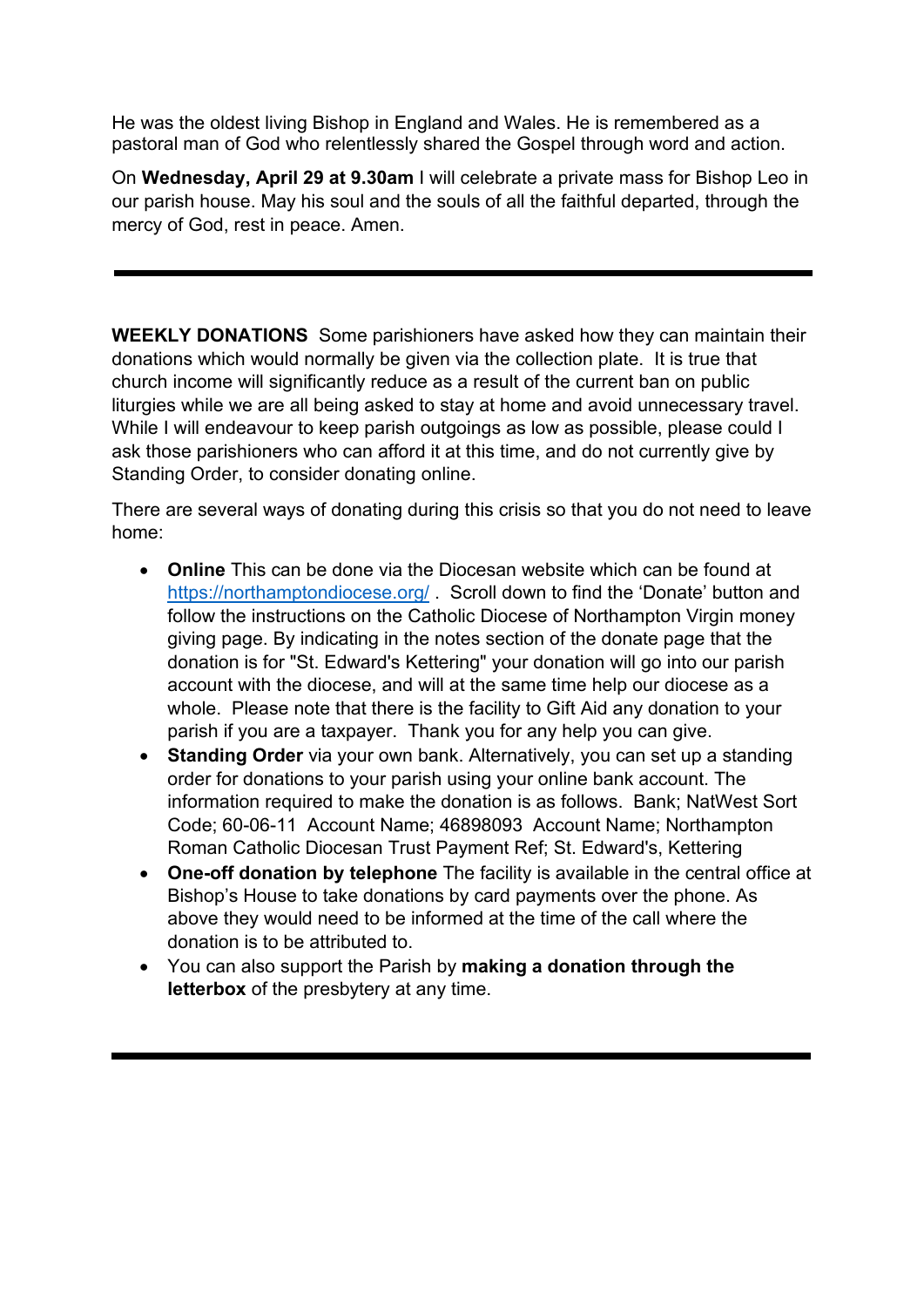

## **TIPS FOR COUPLES TO SURVIVE THE CORONAVIRUS LOCK DOWN**

The Coronavirus is not just a threat to our physical health – it's also a challenge to our relationships. Across the world, couples are rediscovering the joy – and the pain – of living together 24/7. Without warning, billions of previously interdependent spouses now share living AND workspace with each other and with their children under various lock down protocols. For some, this is a welcome disruption to their routine but for others, it's bringing into sharp focus the abrasive edges of their relationships. How do we deal with this wild pandemic situation and channel it's energy for good in our families and in our relationship?

Here are some tips from the authors of the marriage courses we use in our parishes.

#### **Change the Direction of Your Marriage!**

#### <https://smartloving.org/lockdown-show-down/>

It's easy to get discouraged by our disconnection; arguments over petty incidents, too busy to romance each other, crowded with other responsibilities. We all experience this especially during this time of isolation. But there is a way to BreakThrough the resentment and re-establish connection.

All marriages go through periods of stress and disillusionment. It's important for all of us to be proactive in keeping our marriages healthy by healing any hurts we may have accumulated and resolving any resentment.

#### **Follow the SmartLoving BreakThrough Course**

This is an online course that teaches participants how conflict arises, and how to take simple steps to heal the wounds and restore hope. It is private, confidential and effective and can be worked through in three hours. Watch the short video at <https://smartloving.org/breakthrough/>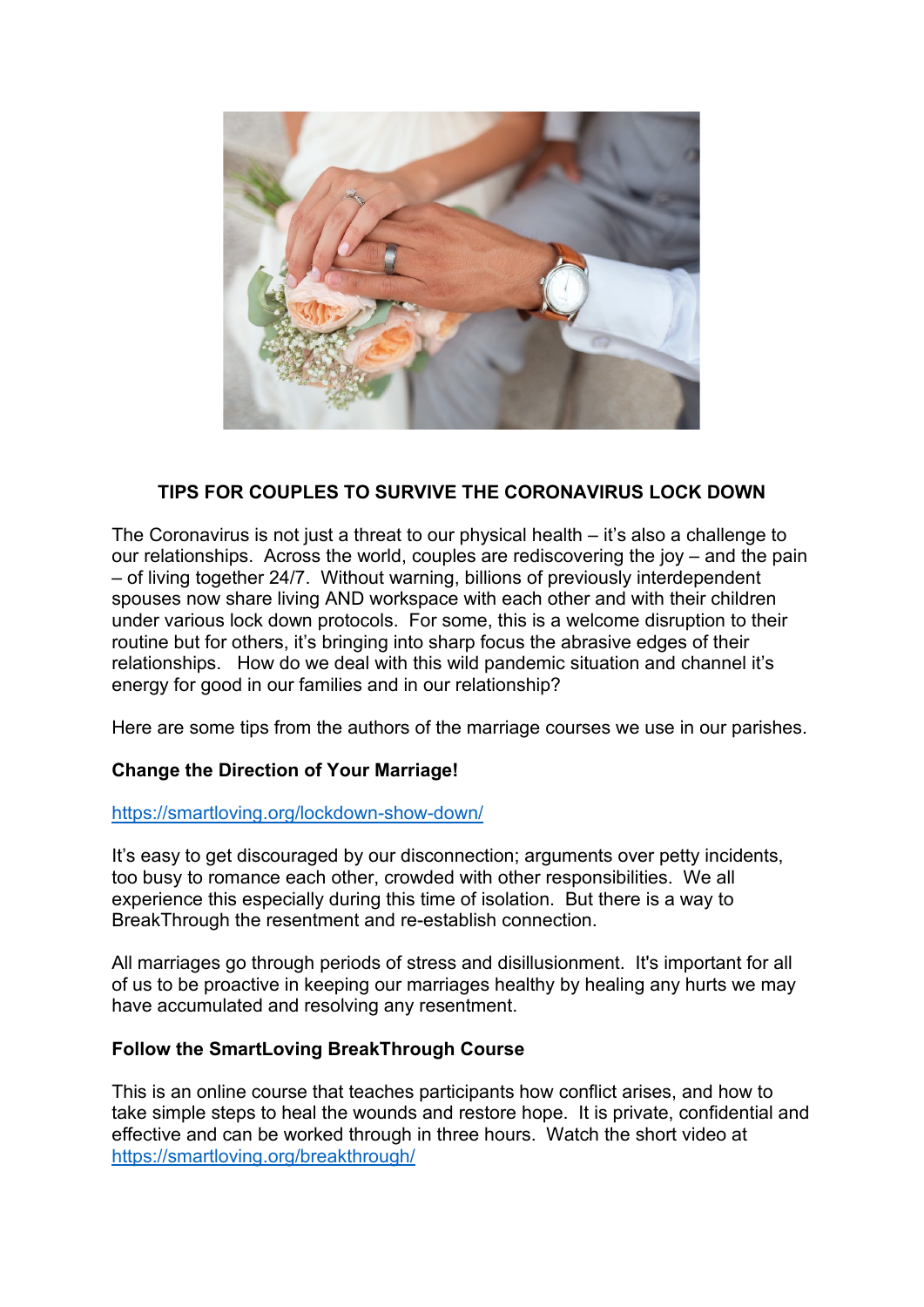- Learn how arguments happen: manage them better or avoid them altogether
- Understand your internal drivers: and how your spouse is triggering you
- Process the pain of past injuries: making you stronger and less reactive
- Restore hope for your relationship's future: with practical strategies

## **Marriages: some food for thought...**

During the closure of our church and hall, we have ensured that our marriage preparation courses continue to be offered using our programme's online facility at <https://smartloving.org/uk/>

With the ever increasing pressures on marriages and family life, it is more important now than ever to reveal to engaged couples the beauty and true meaning of this sacrament in our Church.

The latest figures for marriages in England and Wales reveal that the **[number of](https://christianconcern.us2.list-manage.com/track/click?u=bed173cc9adfcad1e0e442a35&id=992f2e86c7&e=17552e2cf9)  [men and women getting married has fallen to a new low](https://christianconcern.us2.list-manage.com/track/click?u=bed173cc9adfcad1e0e442a35&id=992f2e86c7&e=17552e2cf9)**. In 2017, there were a total of 235,910 marriages between opposite-sex couples - a decrease of 2.8% from 2016, and a decrease of 45% in the past 45 years. Only 22% of marriages were religious in 2017, the lowest percentage on record. In addition, around 81% of couples that had a religious ceremony cohabited before they got married.

Interestingly, cohabitation has been shown to significantly *increase* the divorce rate! There are complex reasons for this, one being that the criteria one may have for selecting a 'cohabiting partner' is much lower than one would have for an intended 'life-time partner'. Once cohabiting, it can become difficult to break up as constraints naturally accumulate, eg: shared furniture, pets, bank accounts and so on. This 'commitment creep' can cause couples to never make a decisive choice to become life-long partners, but rather *slide* into marriage without a deep felt commitment to the marriage itself.



## **LETTER FOR THE MONTH OF MAY FROM POPE FRANCIS**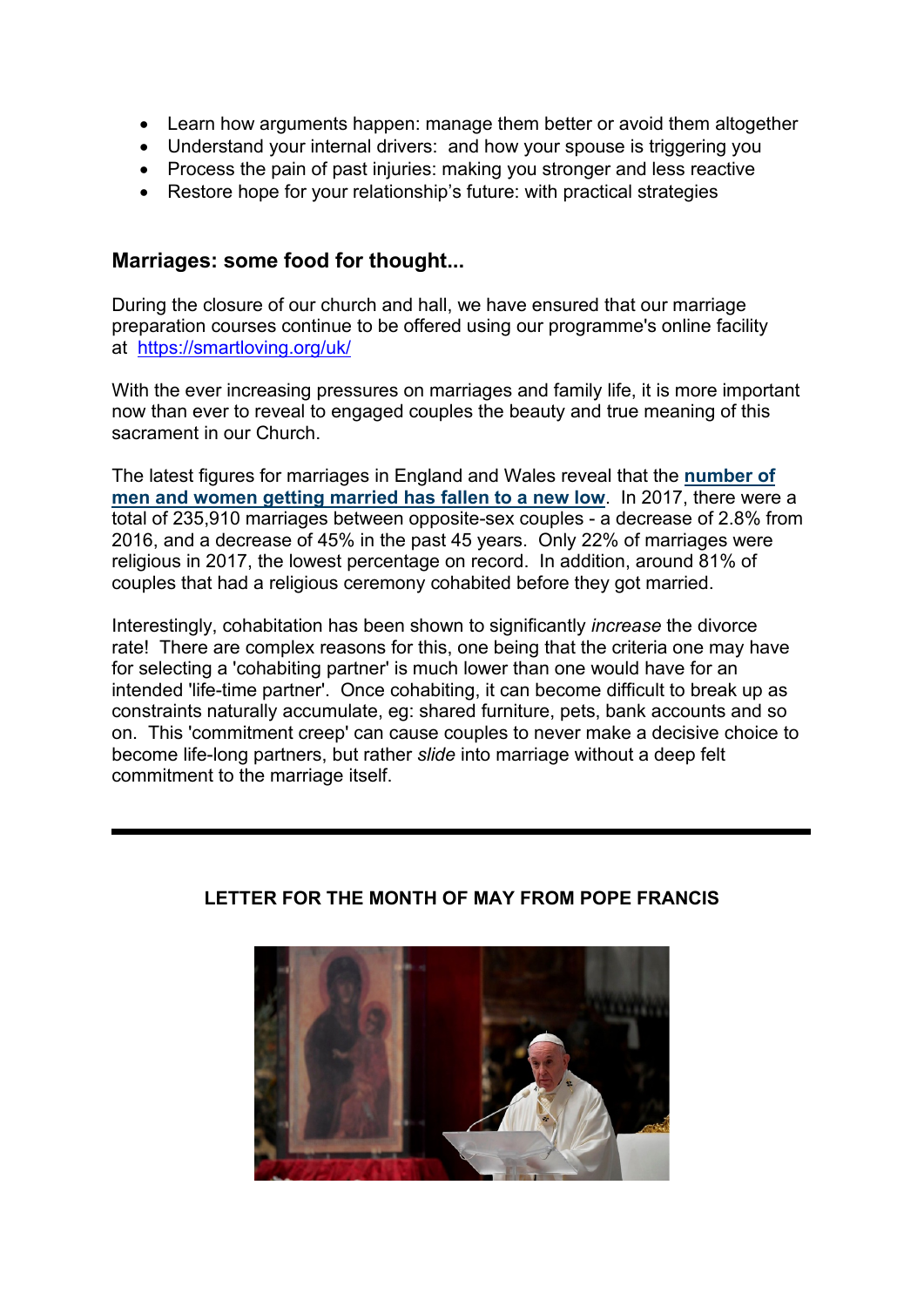*Pope Francis standing in front of the the image of Mary, Salus populi Romani, during the Mass for Easter Sunday*

<https://www.vaticannews.va/en/pope/news/2020-04/letter-on-the-month-of-may-full-text.html>

Pope Francis has issued a letter for the month of May, a time of when we express our love and devotion for the Blessed Virgin Mary. He encourages everyone to rediscover the beauty of praying the Rosary at home and shares with us prayers he will be saying at the end of the Rosary, so that we can say them in spiritual union with others.

## **FIRST PRAYER**

#### *O Mary,*

*You shine continuously on our journey as a sign of salvation and hope. We entrust ourselves to you, Health of the Sick, who, at the foot of the cross, were united with Jesus' suffering, and persevered in your faith.*

*"Protectress of the Roman people", you know our needs, and we know that you will provide, so that, as at Cana in Galilee, joy and celebration may return after this time of trial.*

*Help us, Mother of Divine Love, to conform ourselves to the will of the Father and to do what Jesus tells us. For he took upon himself our suffering, and burdened himself with our sorrows to bring us, through the cross, to the joy of the Resurrection. Amen.*

*We fly to your protection, O Holy Mother of God; Do not despise our petitions in our necessities, but deliver us always from every danger, O Glorious and Blessed Virgin.*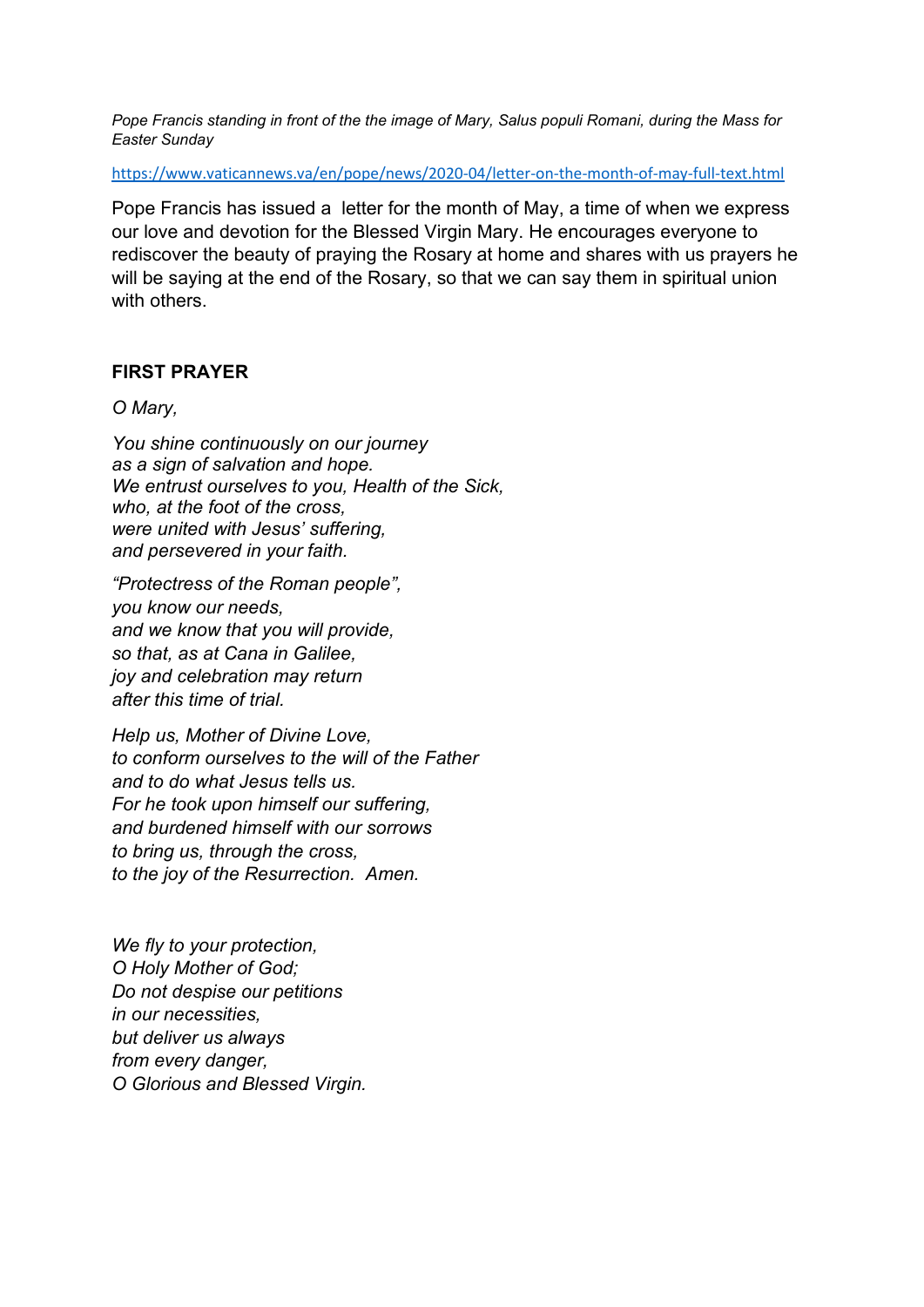## **SECOND PRAYER**

*"We fly to your protection, O Holy Mother of God".* 

In the present tragic situation, when the whole world is prey to suffering and anxiety, *we fly to you, Mother of God and our Mother, and seek refuge under your protection.*

*Virgin Mary, turn your merciful eyes towards us amid this coronavirus pandemic. Comfort those who are distraught and mourn their loved ones who have died, and at times are buried in a way that grieves them deeply. Be close to those who are concerned for their loved ones who are sick and who, in order to prevent the spread of the disease, cannot be close to them. Fill with hope those who are troubled by the uncertainty of the future and the consequences for the economy and employment.*

*Mother of God and our Mother, pray for us to God, the Father of mercies, that this great suffering may end and that hope and peace may dawn anew. Plead with your divine Son, as you did at Cana, so that the families of the sick and the victims be comforted, and their hearts be opened to confidence and trust.*

*Protect those doctors, nurses, health workers and volunteers who are on the frontline of this emergency, and are risking their lives to save others. Support their heroic effort and grant them strength, generosity and continued health.*

*Be close to those who assist the sick night and day, and to priests who, in their pastoral concern and fidelity to the Gospel, are trying to help and support everyone.* 

*Blessed Virgin, illumine the minds of men and women engaged in scientific research, that they may find effective solutions to overcome this virus.* 

*Support national leaders, that with wisdom, solicitude and generosity they may come to the aid of those lacking the basic necessities of life and may devise social and economic solutions inspired by farsightedness and solidarity.* 

*Mary Most Holy, stir our consciences, so that the enormous funds invested in developing and stockpiling arms will instead be spent on promoting effective research on how to prevent similar tragedies from occurring in the future.* 

*Beloved Mother, help us realise that we are all members of one great family and to recognize the bond that unites us, so that, in a spirit of fraternity and solidarity, we can help to alleviate countless situations of poverty and need. Make us strong in faith, persevering in service, constant in prayer.*

*Mary, Consolation of the afflicted, embrace all your children in distress and pray that God will stretch out his all-powerful hand and free us from this terrible pandemic, so that life can serenely resume its normal course.* 

\_\_\_\_\_\_\_\_\_\_\_\_\_\_\_\_\_\_\_\_\_\_\_\_\_\_\_\_\_\_\_\_\_\_\_\_\_\_\_\_\_\_\_\_\_

*To you, who shine on our journey as a sign of salvation and hope, do we entrust ourselves, O Clement, O Loving, O Sweet Virgin Mary. Amen.*